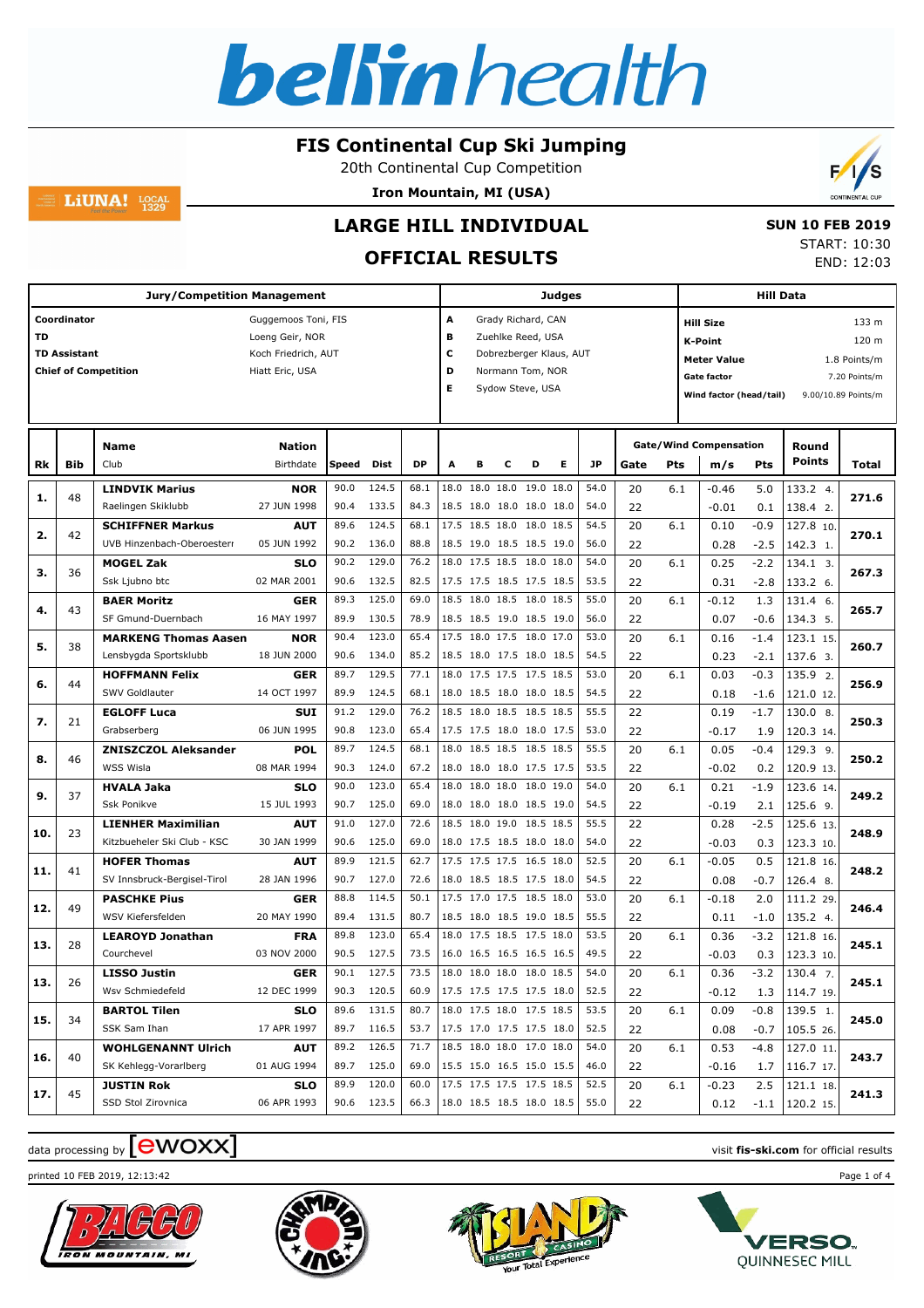

20th Continental Cup Competition

**Iron Mountain, MI (USA)**



## **LARGE HILL INDIVIDUAL**

# **OFFICIAL RESULTS**

| <b>SUN 10 FEB 2019</b> |                  |  |
|------------------------|------------------|--|
|                        | START: 10:30     |  |
|                        | <b>---- 1222</b> |  |

|     |            |                                               |                            |              | UFFILIAL KESULIS |              |                          |   |   |                                                      |   |              |          |     |                                      |                  |                        | END: 12:03   |
|-----|------------|-----------------------------------------------|----------------------------|--------------|------------------|--------------|--------------------------|---|---|------------------------------------------------------|---|--------------|----------|-----|--------------------------------------|------------------|------------------------|--------------|
| Rk  | <b>Bib</b> | Name<br>Club                                  | <b>Nation</b><br>Birthdate | Speed        | Dist             | <b>DP</b>    | A                        | в | c | D                                                    | Е | JP           | Gate     | Pts | <b>Gate/Wind Compensation</b><br>m/s | Pts              | Round<br><b>Points</b> | <b>Total</b> |
| 18. | 31         | <b>HUBER Stefan</b><br>SC Seekirchen-Salzburg | <b>AUT</b><br>08 MAR 1994  | 89.4<br>90.0 | 116.5<br>127.0   | 53.7<br>72.6 |                          |   |   | 17.5 17.5 17.5 17.5 17.5<br>18.5 18.0 18.0 18.5 18.5 |   | 52.5<br>55.0 | 20<br>22 | 6.1 | $-0.21$<br>0.11                      | 2.3<br>$-1.0$    | 114.6 22.<br>126.6 7.  | 241.2        |
|     |            | <b>STEKALA Andrzej</b>                        | POL                        | 90.0         | 124.5            | 68.1         | 18.0 18.0 18.0 17.5 17.5 |   |   |                                                      |   | 53.5         | 20       | 6.1 | 0.20                                 | $-1.8$           | 125.9 12.              |              |
| 19. | 27         | AZS Zakopane                                  | 30 JUN 1995                | 90.3         | 117.0            | 54.6         |                          |   |   | 17.5 17.0 17.5 17.0 17.5                             |   | 52.0         | 22       |     | 0.04                                 | $-0.4$           | 106.2 24.              | 232.1        |
| 20. | 18         | <b>SCHWANN Mika</b>                           | <b>AUT</b>                 | 90.7         | 123.5            | 66.3         |                          |   |   | 18.0 18.0 18.0 18.0 18.0                             |   | 54.0         | 22       |     | 0.35                                 | $-3.2$           | 117.1 21.              | 231.3        |
|     |            | KSG Klagenfurt-Kaernten                       | 30 JUL 1999                | 90.0         | 119.5            | 59.1         |                          |   |   | 18.0 17.5 18.0 18.0 18.5                             |   | 54.0         | 22       |     | $-0.10$                              | 1.1              | 114.2 20.              |              |
| 21. | 29         | <b>SAKALA Filip</b>                           | <b>CZE</b>                 | 89.6         | 117.0            | 54.6         |                          |   |   | 17.5 17.0 17.5 18.0 17.5                             |   | 52.5         | 20       | 6.1 | 0.17                                 | $-1.5$           | 111.7 28.              | 229.2        |
|     |            | TJ Dukla Frenstat pod Radho                   | 21 MAY 1996                | 90.1         | 120.5            | 60.9         |                          |   |   | 18.0 17.0 17.5 17.5 17.5                             |   | 52.5         | 22       |     | $-0.38$                              | 4.1              | 117.5 16.              |              |
| 22. | 15         | <b>KARLEN Gabriel</b><br>Gstaad               | <b>SUI</b><br>10 MAR 1994  | 89.5<br>89.2 | 123.0<br>120.0   | 65.4<br>60.0 |                          |   |   | 18.0 17.0 18.0 18.0 17.0<br>17.5 17.5 17.0 17.5 18.5 |   | 53.0<br>52.5 | 22<br>22 |     | 0.67<br>$-0.28$                      | $-6.0$<br>3.0    | 112.4 27.<br>115.5 18. | 227.9        |
|     |            | <b>DEZMAN Nejc</b>                            | <b>SLO</b>                 | 89.5         | 118.0            | 56.4         | 17.5 17.5 17.5 17.0 17.5 |   |   |                                                      |   | 52.5         | 20       | 6.1 | 0.09                                 | $-0.8$           | 114.2 23.              |              |
| 23. | 39         | SK Triglav Kranj                              | 07 DEC 1992                | 90.0         | 122.0            | 63.6         |                          |   |   | 17.5 17.5 17.5 17.5 17.0                             |   | 52.5         | 22       |     | 0.50                                 | $-4.5$           | 111.6 22.              | 225.8        |
|     |            | <b>PEDERSEN Robin</b>                         | <b>NOR</b>                 | 90.1         | 114.5            | 50.1         |                          |   |   | 17.5 17.0 17.5 17.0 18.0                             |   | 52.0         | 20       | 6.1 | $-0.41$                              | 4.5              | 112.7 26.              |              |
| 24. | 50         | Stalkameratene II                             | 31 AUG 1996                | 90.9         | 121.5            | 62.7         |                          |   |   | 17.5 17.0 17.5 17.5 17.5                             |   | 52.5         | 22       |     | 0.26                                 | $-2.3$           | 112.9 21.              | 225.6        |
| 25. | 17         | <b>LARSON Casey</b>                           | <b>USA</b>                 | 90.3         | 124.0            | 67.2         |                          |   |   | 18.5 17.0 17.5 16.5 18.0                             |   | 52.5         | 22       |     | 0.21                                 | $-1.9$           | 117.8 20.              | 222.8        |
|     |            | Norge Ski Club                                | 16 DEC 1998                | 89.8         | 114.5            | 50.1         |                          |   |   | 17.5 17.5 17.5 17.5 17.5                             |   | 52.5         | 22       |     | $-0.22$                              | 2.4              | 105.0 27.              |              |
| 26. | 20         | <b>RAIMUND Philipp</b>                        | <b>GER</b>                 | 90.8         | 122.5            | 64.5         |                          |   |   | 17.0 16.5 17.0 15.5 16.5                             |   | 50.0         | 22       |     | 0.05                                 | $-0.4$           | 114.1 24.              | 219.9        |
|     |            | Sc Oberstdorf                                 | 23 JUN 2000                | 90.6         | 117.5            | 55.5         |                          |   |   | 17.5 17.0 17.5 17.0 17.5                             |   | 52.0         | 22       |     | 0.19                                 | $-1.7$           | 105.8 25.              |              |
| 27. | 16         | <b>KANTYKA Przemyslaw</b>                     | POL                        | 90.6         | 119.5            | 59.1         |                          |   |   | 18.0 17.5 17.5 17.0 17.5                             |   | 52.5         | 22       |     | 0.26                                 | $-2.3$           | 109.3 30.              | 215.9        |
|     |            | LKS Klimczok Bystra<br><b>PREVC Cene</b>      | 15 DEC 1996<br>SLO         | 90.4<br>90.4 | 118.5<br>123.5   | 57.3<br>66.3 |                          |   |   | 17.5 17.0 18.0 17.5 17.5<br>18.0 18.5 18.5 17.5 18.0 |   | 52.5<br>54.5 | 22<br>22 |     | 0.35<br>0.18                         | $-3.2$<br>$-1.6$ | 106.6 23.<br>119.2 19. |              |
| 28. | 19         | Sk Triglav kranj                              | 12 MAR 1996                | 90.1         | 106.5            | 35.7         |                          |   |   | 17.5 17.0 17.0 17.0 17.5                             |   | 51.5         | 22       |     | 0.12                                 | $-1.1$           | 86.1 28.               | 205.3        |
|     |            | <b>STURSA Voitech</b>                         | <b>CZE</b>                 | 90.0         | 123.0            | 65.4         |                          |   |   | 18.0 18.0 17.5 18.0 17.0                             |   | 53.5         | 22       |     | 0.65                                 | $-5.9$           | 113.0 25.              |              |
| 29. | 14         | TJ Dukla Liberec                              | 03 AUG 1995                | 89.7         | 102.5            | 28.5         |                          |   |   | 16.5 17.0 16.5 17.0 16.0                             |   | 50.0         | 22       |     | 0.01                                 | $-0.1$           | 78.4 29.               | 191.4        |
|     |            | <b>AUNE Joakim</b>                            | <b>NOR</b>                 | 89.6         | 128.0            | 74.4         |                          |   |   | 18.0 18.0 18.0 17.5 18.5                             |   | 54.0         | 20       | 6.1 | 0.21                                 | $-1.9$           | 132.6 5.               |              |
| 30. | 32         | Byaasen                                       | 10 AUG 1993                |              |                  |              |                          |   |   |                                                      |   |              |          |     |                                      |                  |                        | 132.6        |
|     |            |                                               |                            |              |                  |              |                          |   |   |                                                      |   |              |          |     |                                      |                  |                        |              |

|     |    | Not qualified for final round                    |                           |      |       |      |                               |  |  |      |    |     |         |        |       |
|-----|----|--------------------------------------------------|---------------------------|------|-------|------|-------------------------------|--|--|------|----|-----|---------|--------|-------|
| 31. | 13 | <b>BJERKEENGEN Fredrik</b><br>Kolbukameratene IL | <b>NOR</b><br>11 NOV 1988 | 90.5 | 118.0 | 56.4 | 17.5 18.0 17.5 18.5 18.0      |  |  | 53.5 | 22 |     | 0.14    | $-1.3$ | 108.6 |
| 32. | 47 | <b>BUSKUM Andreas Granerud</b><br>Lensbygda      | <b>NOR</b><br>05 JUN 1996 | 89.3 | 112.5 | 46.5 | $17.0$ 16.5 17.0 16.5 18.0    |  |  | 50.5 | 20 | 6.1 | $-0.42$ | 4.6    | 107.7 |
| 33. | 35 | <b>POGRAJC Andraz</b><br>SK Zagorje              | <b>SLO</b><br>26 SEP 1991 | 89.1 | 113.0 | 47.4 | 17.5 17.0 17.5 17.0 17.5      |  |  | 52.0 | 20 | 6.1 | 0.00    | 0.0    | 105.5 |
| 34. | 25 | <b>ROTH Luca</b><br>Sv Messstetten               | <b>GER</b><br>14 APR 2000 | 89.6 | 113.0 |      | 47.4 17.5 17.0 17.5 17.0 17.0 |  |  | 51.5 | 20 | 6.1 | 0.12    | $-1.1$ | 103.9 |
| 35. | 22 | <b>DESCHWANDEN Gregor</b><br>Horw                | <b>SUI</b><br>27 FEB 1991 | 89.8 | 116.0 | 52.8 | 18.0 17.5 17.0 18.0 17.5      |  |  | 53.0 | 22 |     | 0.37    | $-3.3$ | 102.5 |
| 36. | 33 | <b>VANCURA Tomas</b><br>TJ Dukla Liberec         | <b>CZE</b><br>10 SEP 1996 | 89.3 | 112.5 | 46.5 | 17.0 16.5 17.0 17.0 17.5      |  |  | 51.0 | 20 | 6.1 | 0.28    | $-2.5$ | 101.1 |
| 37. | 24 | <b>MURANKA Klemens</b><br>TS Wisla Zakopane      | <b>POL</b><br>31 AUG 1994 | 90.1 | 112.5 | 46.5 | 17.0 17.0 17.0 17.0 17.5      |  |  | 51.0 | 22 |     | $-0.12$ | 1.3    | 98.8  |

# data processing by **CWOXX** and  $\blacksquare$  wisit **fis-ski.com** for official results

**LiUNA!**  $_{1329}^{LOCAL}$ 

printed 10 FEB 2019, 12:13:42 Page 2 of 4







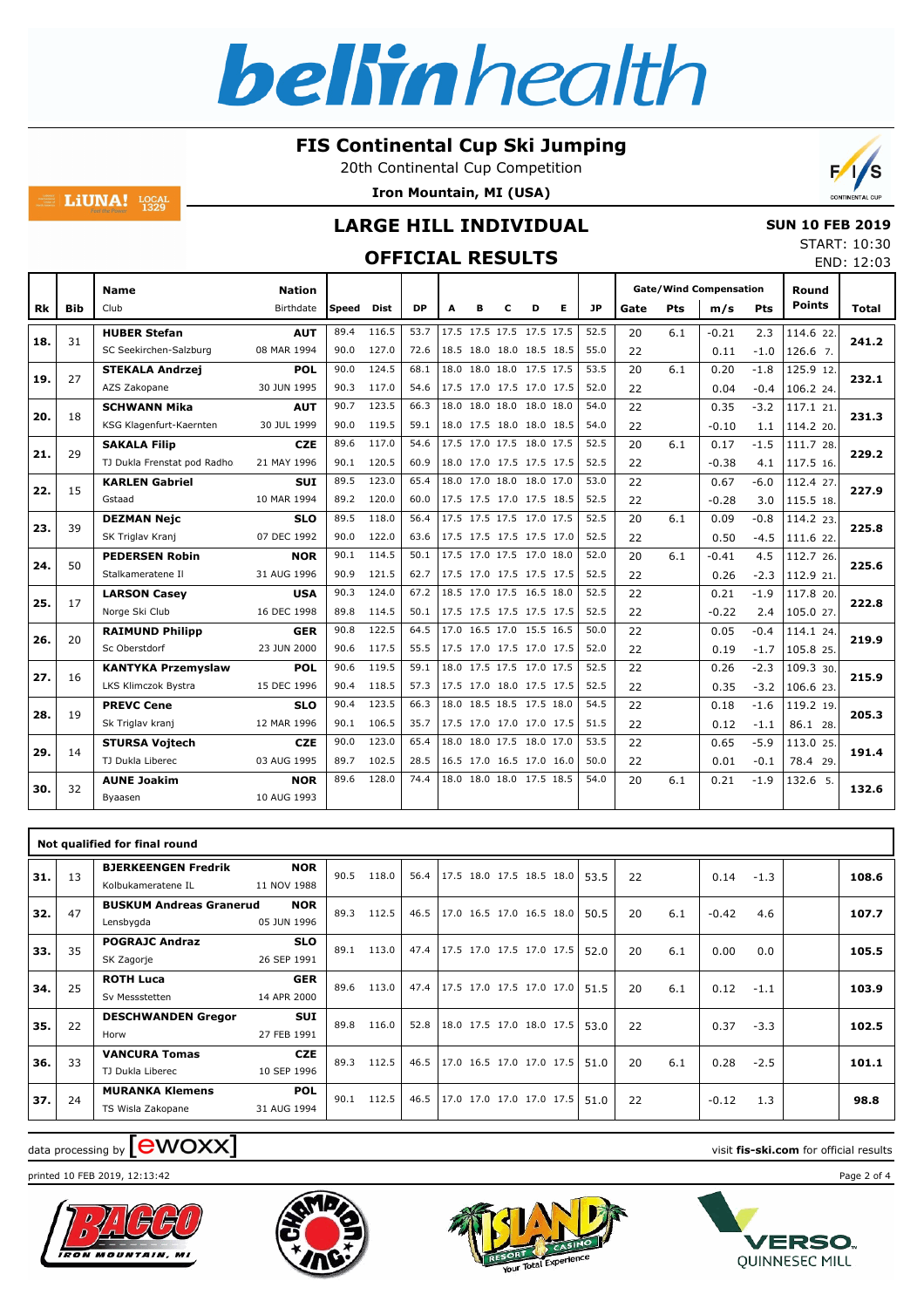

20th Continental Cup Competition

**Iron Mountain, MI (USA)**



## **LARGE HILL INDIVIDUAL**

# **OFFICIAL RESULTS**

|  | <b>SUN 10 FEB 2019</b> |
|--|------------------------|
|  | START: 10:30           |
|  | <b>FNID. 10.00</b>     |

|     |                |                                                        |                            |       |             | VI I ICIAL KLYVLIY               |                               |                          |   |   |   |           |      |            |                                      | END: 12:03 |                        |              |
|-----|----------------|--------------------------------------------------------|----------------------------|-------|-------------|----------------------------------|-------------------------------|--------------------------|---|---|---|-----------|------|------------|--------------------------------------|------------|------------------------|--------------|
| Rk  | <b>Bib</b>     | <b>Name</b><br>Club                                    | <b>Nation</b><br>Birthdate | Speed | <b>Dist</b> | <b>DP</b>                        | A                             | в                        | с | D | Е | <b>JP</b> | Gate | <b>Pts</b> | <b>Gate/Wind Compensation</b><br>m/s | <b>Pts</b> | Round<br><b>Points</b> | <b>Total</b> |
| 38. | 10             | <b>CACINA Daniel Andrei</b><br>Cs Dinamo rasnov        | <b>ROU</b><br>17 OCT 2001  | 90.4  | 110.0       | 42.0                             |                               | 17.0 16.5 17.0 16.5 17.0 |   |   |   | 50.5      | 22   |            | $-0.21$                              | 2.3        |                        | 94.8         |
| 39. | 3              | <b>GLASDER Michael</b><br>Norge Ski Club               | <b>USA</b><br>27 MAR 1989  | 90.0  | 108.5       | 39.3                             |                               | 16.5 16.5 17.0 17.0 16.5 |   |   |   | 50.0      | 22   |            | 0.17                                 | $-1.5$     |                        | 87.8         |
| 40. | 12             | <b>MABUCHI Minato</b><br>Akita Xerox                   | <b>JPN</b><br>28 JUN 1992  | 90.4  | 104.5       | 32.1                             |                               | 17.0 17.0 17.0 17.5 17.0 |   |   |   | 51.0      | 22   |            | $-0.19$                              | 2.1        |                        | 85.2         |
| 41. | 30             | <b>LEITNER Clemens</b><br>Nordic Team Absam-Tirol      | <b>AUT</b><br>07 NOV 1998  | 88.9  | 104.0       |                                  | 31.2 15.0 15.0 15.5 15.0 14.0 |                          |   |   |   | 45.0      | 20   | 6.1        | $-0.17$                              | 1.9        |                        | 84.2         |
| 42. | 11             | <b>BRASME Paul</b><br><b>U.S VENTRON</b>               | <b>FRA</b><br>03 AUG 1997  | 90.3  | 104.0       | 31.2                             |                               | 17.0 17.0 16.5 16.5 17.0 |   |   |   | 50.5      | 22   |            | $-0.18$                              | 2.0        |                        | 83.7         |
| 43. | 5              | <b>MOLNAR Florian</b><br>Koszegi SE                    | <b>HUN</b><br>14 MAR 2002  | 90.4  | 102.0       | 27.6                             |                               | 16.0 15.5 16.5 16.0 16.5 |   |   |   | 48.5      | 22   |            | 0.04                                 | $-0.4$     |                        | 75.7         |
| 44. | $\overline{2}$ | <b>YANG Guang</b>                                      | <b>CHN</b><br>11 MAY 1984  | 89.9  | 103.0       | 29.4                             |                               | 15.5 15.5 16.0 15.5 15.0 |   |   |   | 46.5      | 22   |            | 0.27                                 | $-2.4$     |                        | 73.5         |
| 45. | $\overline{4}$ | <b>SCHARFFS Greyson</b><br>Park City Ski and Snowboard | <b>USA</b><br>21 DEC 2001  | 90.5  | 99.5        |                                  | 23.1 16.5 16.0 16.5 17.0 16.5 |                          |   |   |   | 49.5      | 22   |            | $-0.03$                              | 0.3        |                        | 72.9         |
| 46. | $\overline{7}$ | LI Chao<br>Jilin Inst. of Physical Education           | <b>CHN</b><br>07 SEP 1988  | 89.9  | 98.5        | 21.3                             |                               | 15.5 15.0 16.0 15.5 15.5 |   |   |   | 46.5      | 22   |            | $-0.04$                              | 0.4        |                        | 68.2         |
| 47. | 6              | <b>CONTAMINE Mathis</b><br>Courchevel                  | <b>FRA</b><br>14 SEP 2001  | 90.4  | 98.0        | 20.4                             |                               | 15.0 15.0 15.5 15.5 15.0 |   |   |   | 45.5      | 22   |            | $-0.20$                              | 2.2        |                        | 68.1         |
| 48. | $\mathbf{1}$   | <b>LAUCHLAN Nigel</b><br>Altius Nordic SC              | <b>CAN</b><br>03 MAR 1996  | 90.4  | 91.0        | 7.8                              |                               | 15.5 16.0 16.5 16.0 16.0 |   |   |   | 48.0      | 22   |            | 0.09                                 | $-0.8$     |                        | 55.0         |
| 49. | 9              | <b>LOCK Robert</b>                                     | <b>GBR</b><br>02 SEP 1997  | 89.6  | 78.0        | $-15.6$                          | 14.5 13.5 14.5 14.5 14.0      |                          |   |   |   | 43.0      | 22   |            | $-0.29$                              | 3.2        |                        | 30.6         |
| 50. | 8              | <b>FARKAS Hunor</b><br>Cs Dinamo                       | <b>ROU</b><br>18 SEP 2001  | 89.7  | 73.0        | $-24.6$ 14.0 14.0 14.0 14.0 13.5 |                               |                          |   |   |   | 42.0      | 22   |            | $-0.12$                              | 1.3        |                        | 18.7         |

|            | <b>Disqualified</b> |          |           |
|------------|---------------------|----------|-----------|
| <b>Bib</b> | <b>Name</b>         | Reason   |           |
| 32         | AUNE Joakim         | SCE1 Ski | 2nd round |

| <b>Weather Information</b> |         |      |       |                 |        |              |     |
|----------------------------|---------|------|-------|-----------------|--------|--------------|-----|
|                            |         | Snow | Air   | <b>Humidity</b> |        | Wind $[m/s]$ |     |
|                            | Weather | [°C] | [°C]  | [%]             | Min    | Avg          | Max |
| 1st round                  | snowy   | $-9$ | $-12$ | 76              | $-0.4$ | 0.0          | 0.6 |
| 2nd round                  | snowy   | -9   | $-13$ | 81              | $-0.3$ | 0.0          | 0.5 |

data processing by **CWOXX** and  $\blacksquare$  wisit **fis-ski.com** for official results

**LiUNA!**  $_{1329}^{LOCAL}$ 











**VERSO.** 

**QUINNESEC MILL**